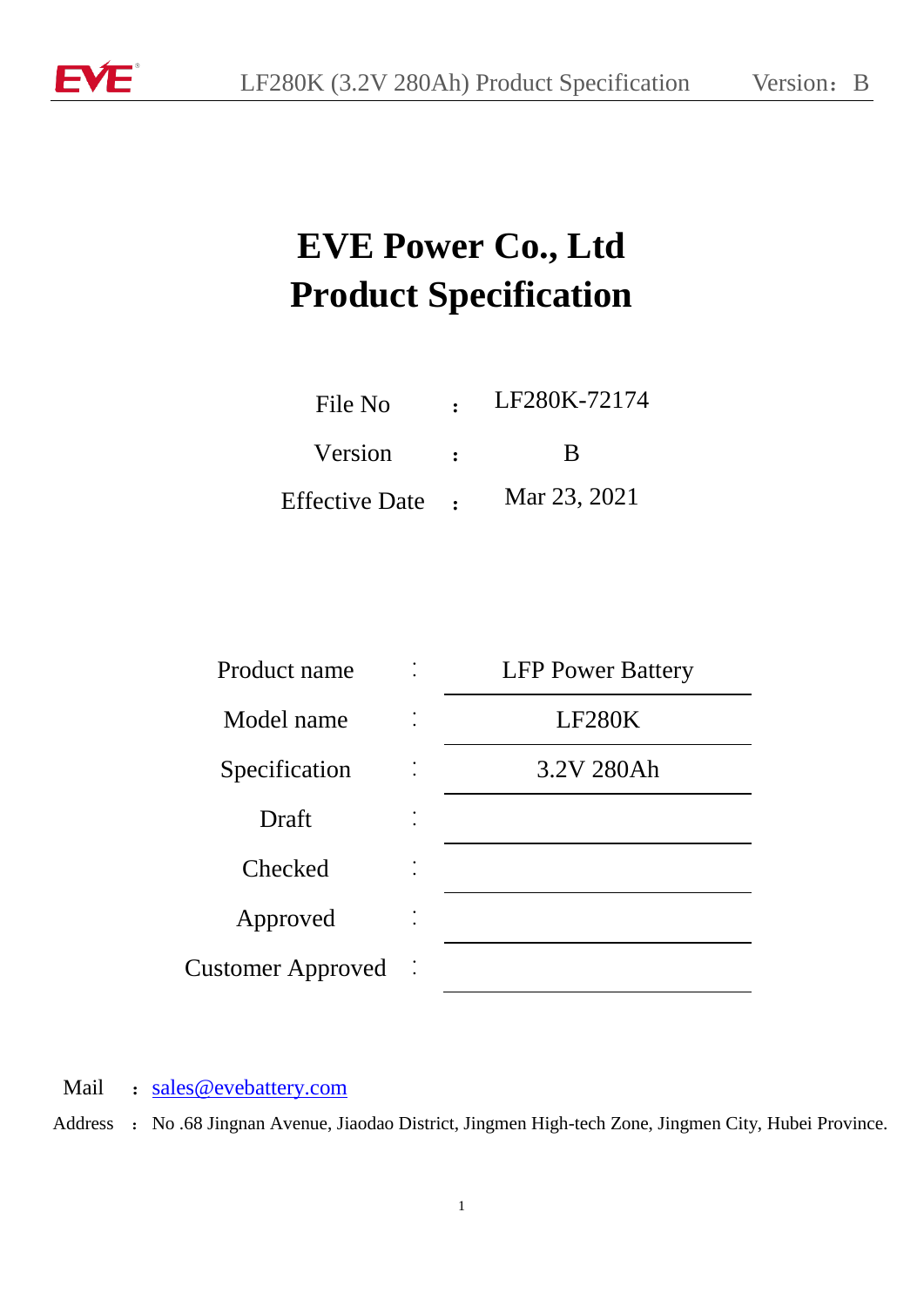

# **History of specification**

| Date             | Contents    | Remarks                   |
|------------------|-------------|---------------------------|
| 2020-09-23       | First issue | ${\mathbf R} {\mathbf f}$ |
| $2021 - 01 - 16$ | First issue | $\mathbf A$               |
| 2021-03-23       | Name change | $\, {\bf B}$              |
|                  |             |                           |
|                  |             |                           |
|                  |             |                           |
|                  |             |                           |
|                  |             |                           |
|                  |             |                           |
|                  |             |                           |
|                  |             |                           |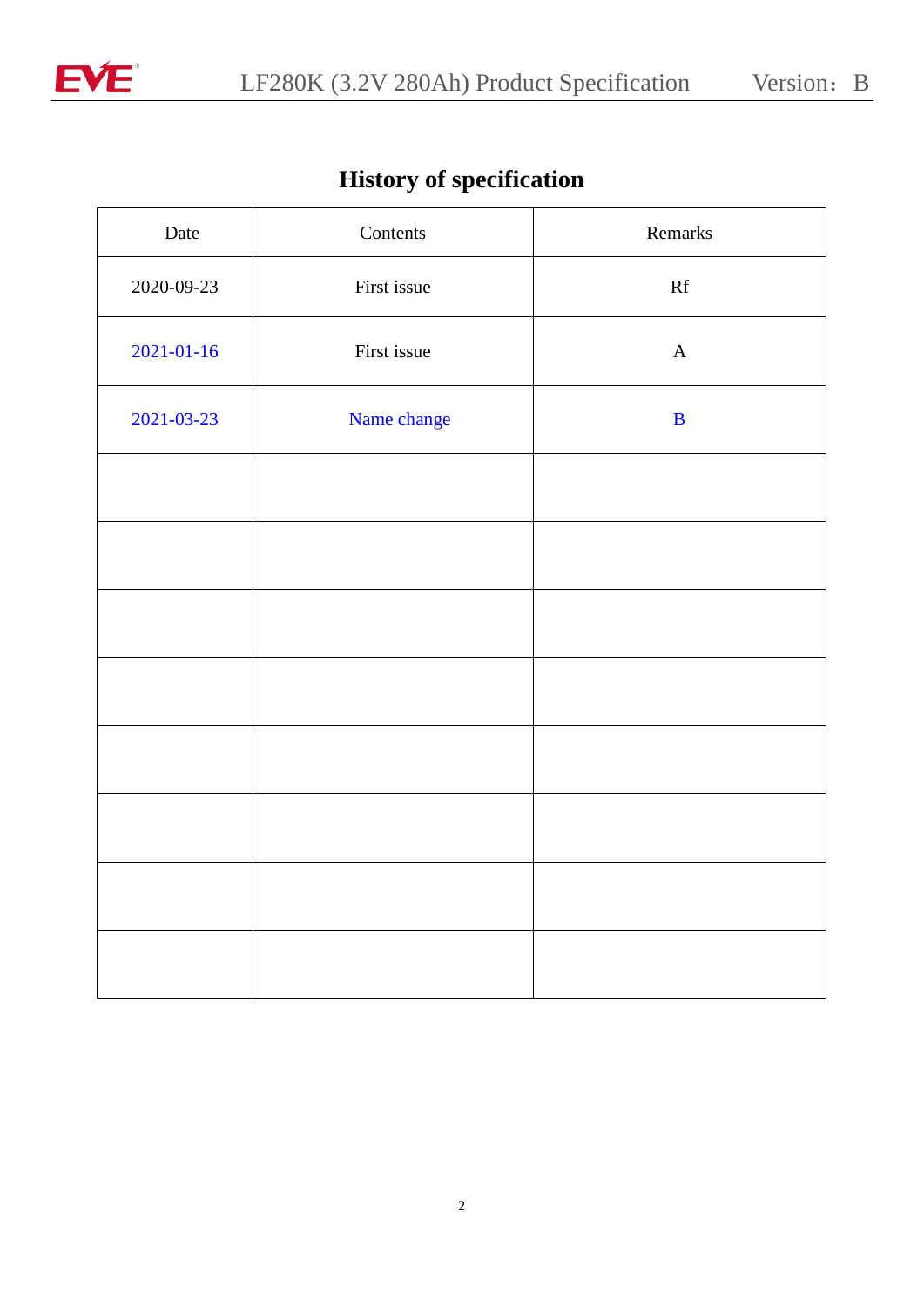

# **Contents**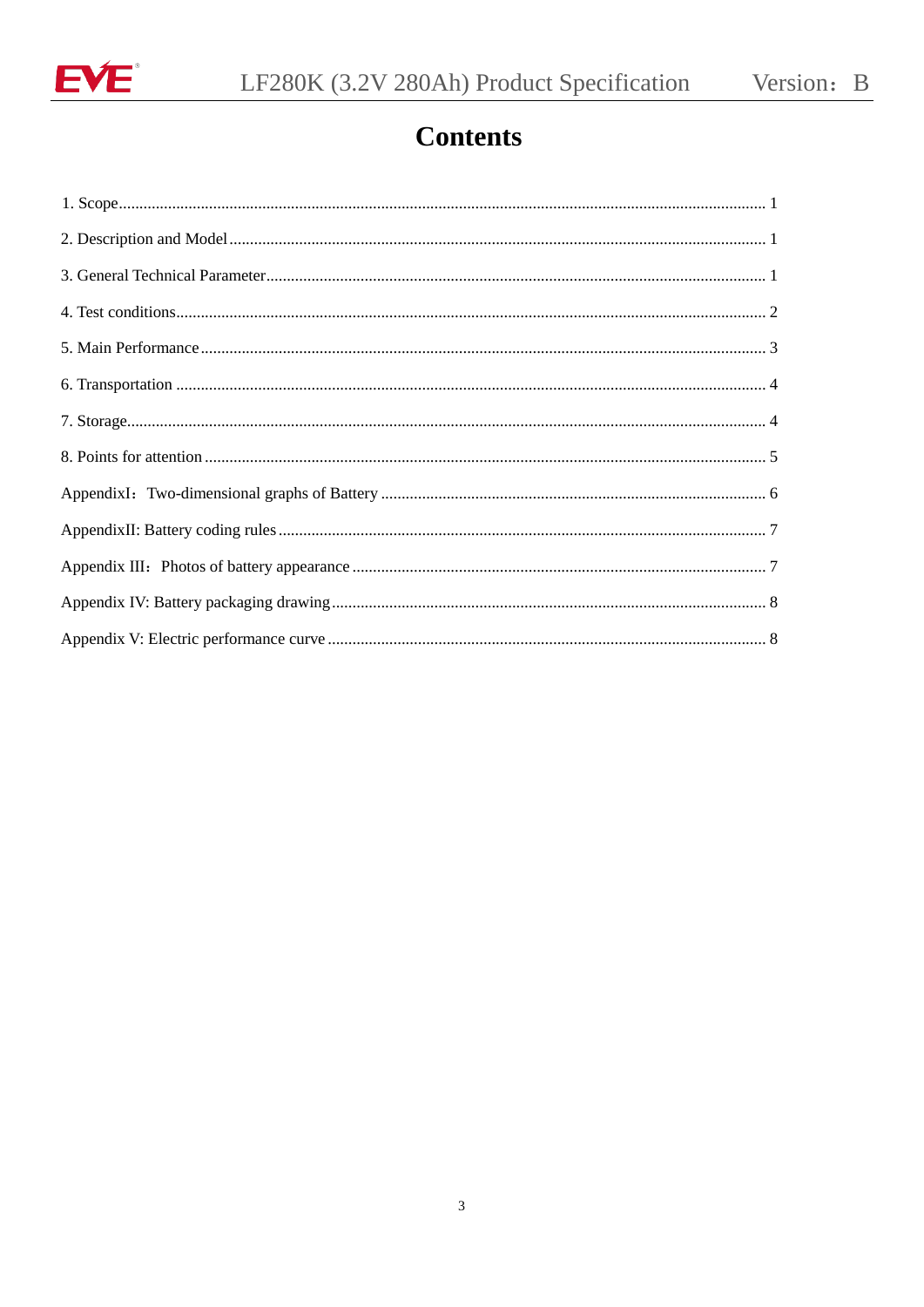

#### **1. Scope**

This specification is applied to Rechargeable LFP Power Battery with aluminum shell (3.2V 280Ah) manufactured by EVE Energy Co., Ltd., in which the description and model, main performance, test conditions and precautions of the product are included.

The product can be applied for Vehicle power supply, Storage system, etc.

### **2. Description and Model**

2.1 Description:LFP Li-ion Power Battery with aluminum shell.

2.2 Model: LF280K

### **3. General Technical Parameter**

| #                               | <b>Item</b>                 |                                       | <b>Parameter</b>    | <b>Remark</b>                                   |
|---------------------------------|-----------------------------|---------------------------------------|---------------------|-------------------------------------------------|
| 1                               | Nominal Capacity            |                                       | 280.0 Ah            |                                                 |
| $\overline{2}$                  | <b>Typical Voltage</b>      |                                       | 3.2 V               | $(25\pm2)$ °C, Standard charge<br>and discharge |
| 3                               |                             | AC Impedance Resistance(1KHz)         | $< 0.25$ m $\Omega$ |                                                 |
|                                 | Standard charge             | Charge / discharge current            | 0.5 C/0.5 C         |                                                 |
| $\overline{4}$<br>and discharge |                             | Cut off voltage of charge / discharge | 3.65 V/2.5 V        |                                                 |
|                                 | Maximum charge              | Continuous charge / discharge         | 1 C/1 C             | According to continuous /                       |
| 5                               | / discharge current         | Pulse charge / discharge (30s)        | 2 C/2 C             | pulse charge and discharge<br>ammeters          |
| 6                               | Recommended scope of SOC    |                                       | $10\% \sim 90\%$    | N.A.                                            |
| 7                               | <b>Charging Temperature</b> |                                       | $0 °C \sim 55 °C$   | According to continuous /                       |
| 8                               | Discharging Temperature     |                                       | -20 °C $\sim$ 55 °C | pulse charge and discharge<br>ammeters          |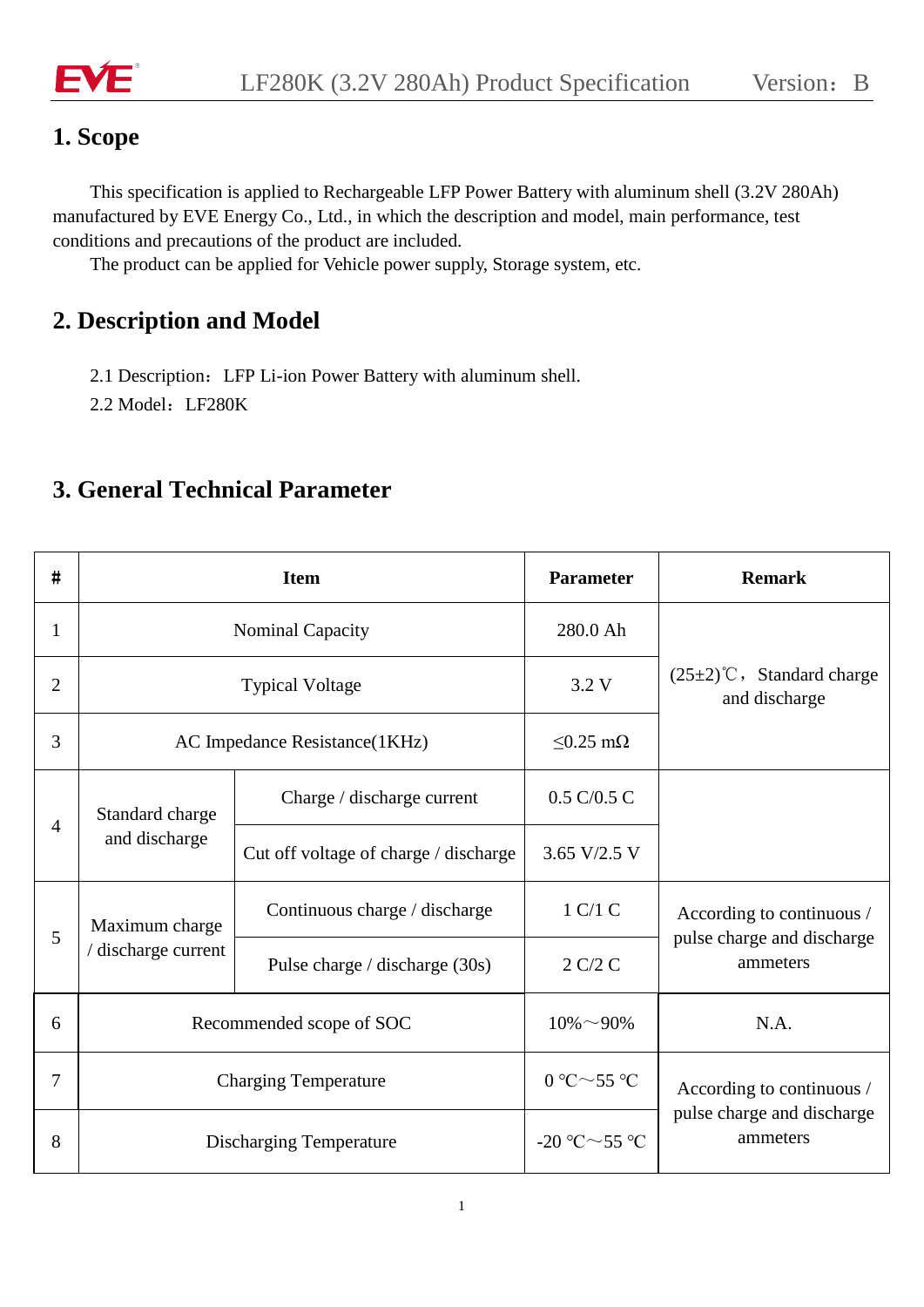

### LF280K (3.2V 280Ah) Product Specification Version: B

| #  | Item                          |                                                                            | Parameter                                     | Remark                                                             |
|----|-------------------------------|----------------------------------------------------------------------------|-----------------------------------------------|--------------------------------------------------------------------|
|    | Storage                       | Short term (within 1 month)                                                | -20 $\textdegree$ C $\sim$ 45 $\textdegree$ C |                                                                    |
|    | 9<br>temperature              | Long term (within 1 year)                                                  | $0^{\circ}$ C $\sim$ 35 $^{\circ}$ C          | N.A.                                                               |
| 10 | Storage humidity range        |                                                                            | $<$ 90%                                       |                                                                    |
| 11 | Self-discharge rate per month |                                                                            | $<$ 3%/month                                  | Temperature: $(25\pm2)$ °C,<br>Storage scope of SOC:<br>30%~50%SOC |
| 12 |                               | Width                                                                      | $173.7 \pm 0.5$ mm                            |                                                                    |
|    |                               | Thickness (under $300 \pm 20$ kgf,<br>$30\% \sim 40\%$ SOC)                | $72.0 \pm 1.0 \text{ mm}$                     |                                                                    |
|    | 13<br>Dimension               | Average thickness (200 pcs, under<br>300 $\pm$ 20 kgf, 30% $\sim$ 40% SOC) | $72.0 \pm 0.5$ mm                             |                                                                    |
| 14 |                               | High (total)                                                               | $207.5 \pm 0.5$ mm                            | Refer to Appendix I                                                |
| 15 |                               | High (subject)                                                             | $204.6 \pm 0.5$ mm                            |                                                                    |
| 16 |                               | <b>Tabs Distance</b>                                                       | $123.0 \pm 0.3$ mm                            |                                                                    |
| 17 | Battery weight                |                                                                            | $5.42 \pm 0.3$ kg                             |                                                                    |

#### **4. Test conditions**

#### **4.1 Test environment conditions**

Temperature:  $25 \pm 2^{\circ}$ C

Relative humidity (RH): 15%~85%

Atmospheric condition: 86KPa~106KPa

#### **4.2 Standard Charge**

The standard charge means charging the cell with charge current 0.5C(A) and constant voltage 3.65V at  $(25\pm2)$ °C, 0.05C cutoff.

#### **4.3 Standard Discharge**

The standard discharge means discharging the cell with discharge current 0.5C(A) and cutoff voltage 2.5V at  $(25±2)$  °C.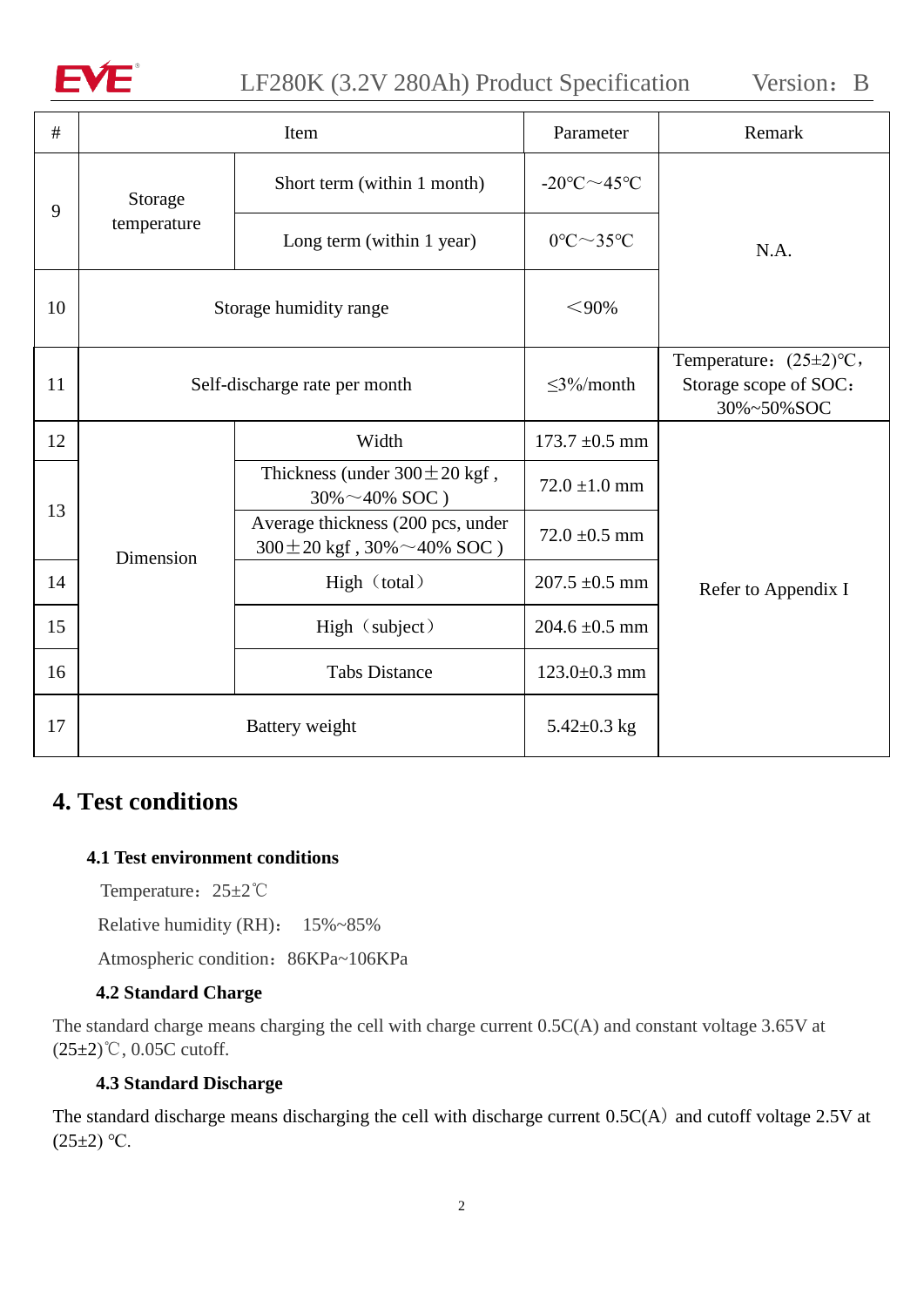

#### **4.4 Pole and Busbar welding requirements**

| No. | <b>Item</b>                         | <b>Parameter</b>          | <b>Remark</b>                |
|-----|-------------------------------------|---------------------------|------------------------------|
|     | Penetration                         | $\leq 2.5$ mm             |                              |
|     | Pulling force                       | $60-100$ kgf              |                              |
|     | Temperature of pole<br>plastic part | $\leqslant 150^{\circ}$ C | Related to power<br>and time |
|     | The pressure on the pole.           | $\leqslant$ 700N          |                              |

## **5. Main Performance**

#### **5.1 Electrical performance**

| No.            | <b>Item</b>                                                          | <b>Requirements</b>                                                                                                            | <b>Measuring Procedure</b>                                                                                                                                                                                                                                                                                                                                                                                                                                                                                                                        |
|----------------|----------------------------------------------------------------------|--------------------------------------------------------------------------------------------------------------------------------|---------------------------------------------------------------------------------------------------------------------------------------------------------------------------------------------------------------------------------------------------------------------------------------------------------------------------------------------------------------------------------------------------------------------------------------------------------------------------------------------------------------------------------------------------|
| $\mathbf{1}$   | Rate<br>discharge<br>performance<br>at $25^{\circ}$ C                | Discharge capacity/nominal<br>capacity×100%<br>A) 0.5C (A) $\geq$ 100%<br>B) 1.0C (A) $\geq$ 98%                               | After standard charge and 1h rest, discharge to<br>2.5V cutoff with the current of $0.5 \text{ C}$ (A), 1.0C<br>(A), respectively. If the discharge capacity fails<br>to meet the technical requirements, this test is<br>allowed to be repeated three times                                                                                                                                                                                                                                                                                      |
| $\overline{2}$ | Discharge<br>performance<br>at different<br>temperature              | Discharge capacity/nominal<br>capacity $\times$ 100%<br>A) $55^{\circ}$ C $\geq$ 95% (Cutoff 2.5V)<br>B)-20℃≥70% (Cutoff 2.0V) | Measure the initial capacity and state of the<br>battery: A) after standard charge and 5h rest at<br>55°C, discharge to 2.5V cutoff with the current<br>of 0.5C(A); B) after standard charge at $25 \pm 2^{\circ}$ C<br>and 24h rest at -20°C $\pm$ 2°C, discharge to 2.0V<br>cutoff with the current of $0.5C(A)$ .                                                                                                                                                                                                                              |
| 3              | The<br>capacity<br>retention<br>and<br>recovery at<br>$25^{\circ}$ C | Capacity Retention $\geq$ nomi<br>nal capacity $\times$ 95%<br>Capacity Recovery $\geq$ nomi<br>nal capacity ×97%              | Measure the initial capacity and state of the<br>battery, after standard charge and stored for 28<br>days, discharge to 2.5V cutoff with the current<br>of 0.5C (A), calculate the remaining capacity,<br>the retention can be expressed as a percentage<br>of nominal capacity. After standard charged<br>and 30mins rest, calculate the discharging<br>capacity (Ah), the recovery can be expressed<br>as a percentage of nominal capacity. The<br>recovery is measured with discharge current<br>0.5C (A) with 2.5V cut-off at $(25\pm 2)$ °C. |
| $\overline{4}$ | cycle life at<br>$25^{\circ}$ C                                      | ≥6000 cycle $@0.5C/0.5C$                                                                                                       | 300kgf clamp, after standard<br>Under the<br>charged and 30mins rest, discharge to 2.5V<br>cutoff<br>with<br>current of $0.5C(A)$<br>the<br>at<br>$(25\pm2)$ °C, and then start the next cycle, end<br>with the capacity decreasing to 80% of the                                                                                                                                                                                                                                                                                                 |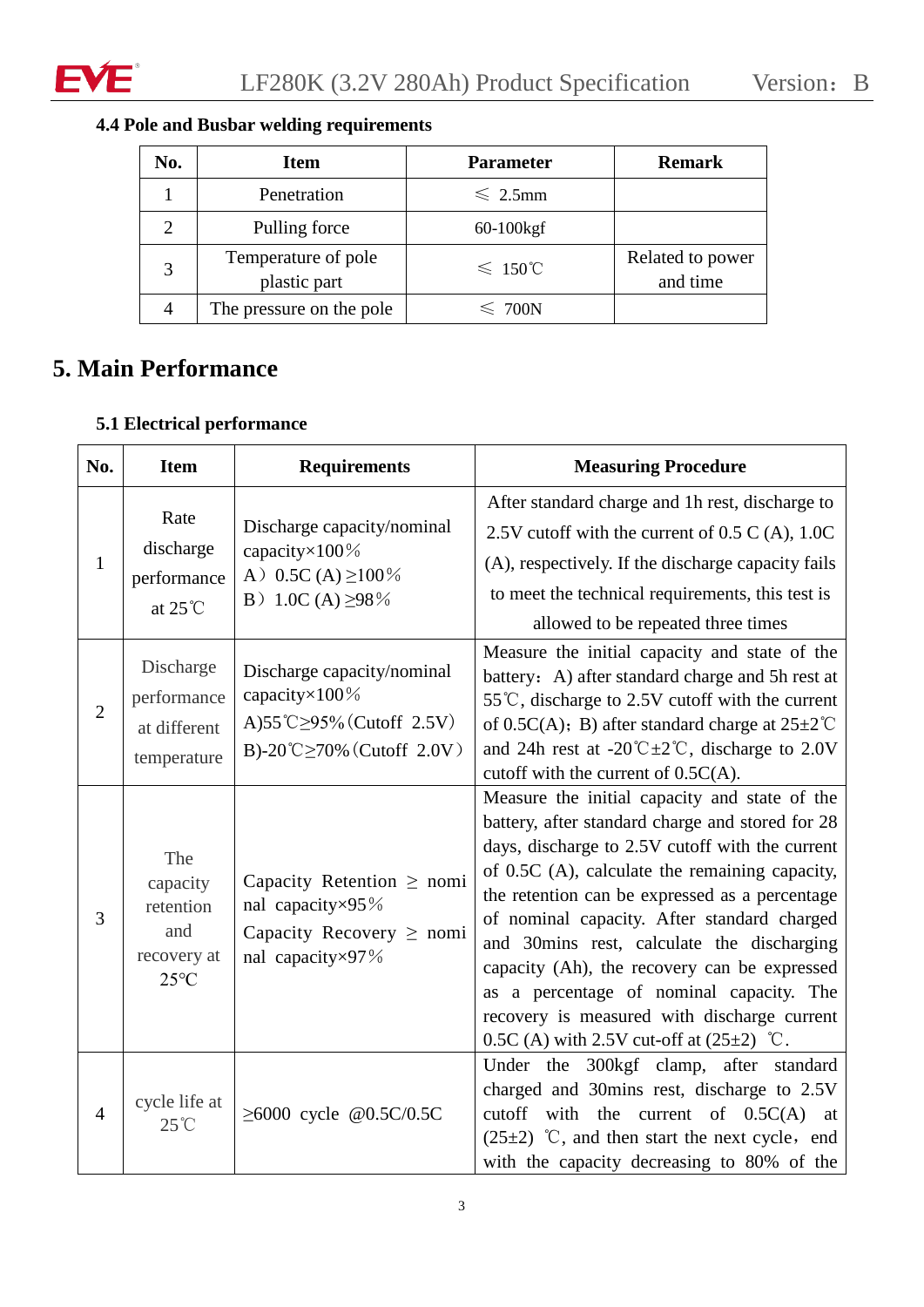

EVE<sup>®</sup> LF280K (3.2V 280Ah) Product Specification Version: B

|   |                                 |                                    | initial capacity. The number of cycles is         |
|---|---------------------------------|------------------------------------|---------------------------------------------------|
|   |                                 |                                    | defined as the cycle life of the battery.         |
|   |                                 |                                    | Under the 300kgf clamp, after standard            |
|   |                                 | $≥2500$ cycle $@0.5C/0.5C$         | charged and 30mins rest, discharge to 2.5V        |
|   | cycle life at<br>$45^{\circ}$ C |                                    | cutoff with the current of $0.5C(A)$ at           |
|   |                                 |                                    | $(45\pm2)$ °C, and then start the next cycle, end |
|   |                                 |                                    | with the capacity decreasing to 80% of the        |
|   |                                 |                                    | initial capacity. The number of cycles is         |
|   |                                 |                                    | defined as the cycle life of the battery.         |
|   | End of life                     |                                    | During the use of the battery, the battery s      |
| 6 | managem                         | capacity/nominal capacity<br>< 70% | hall be stopped when the end of life regul        |
|   | ent                             |                                    | ations are exceeded.                              |

#### **5.2 Safety performance**

| No.            | Item                  | Requirements                      | <b>Measuring Procedure</b>                            |
|----------------|-----------------------|-----------------------------------|-------------------------------------------------------|
| $\mathbf{1}$   | Over<br>Discharge     | No fire, No explosion             |                                                       |
| $\overline{2}$ | Over<br>Charging      | No fire, No explosion             |                                                       |
| $\overline{3}$ | Short-Circuit<br>Test | No fire, No explosion             |                                                       |
| $\overline{4}$ | Drop Test             | No fire, No explosion             | Reference:<br>GB/T<br>36276-2018                      |
| 5              | Heating               | No fire, No explosion             | Lithium ion battery for electrical<br>energy storage» |
| 6              | Extrusion<br>Test     | No fire, No explosion             |                                                       |
| $\overline{7}$ | Low<br>pressure test  | No fire, No explosion, No leakage |                                                       |
| 8              | Thermal<br>runaway    | No fire, No explosion             |                                                       |

#### **6. Transportation**

Battery for shipping should be packed in boxes with the State of charge (30%~50%SOC). The Violent vibration, impact extrusion, sun and rain should be prevented during shipping.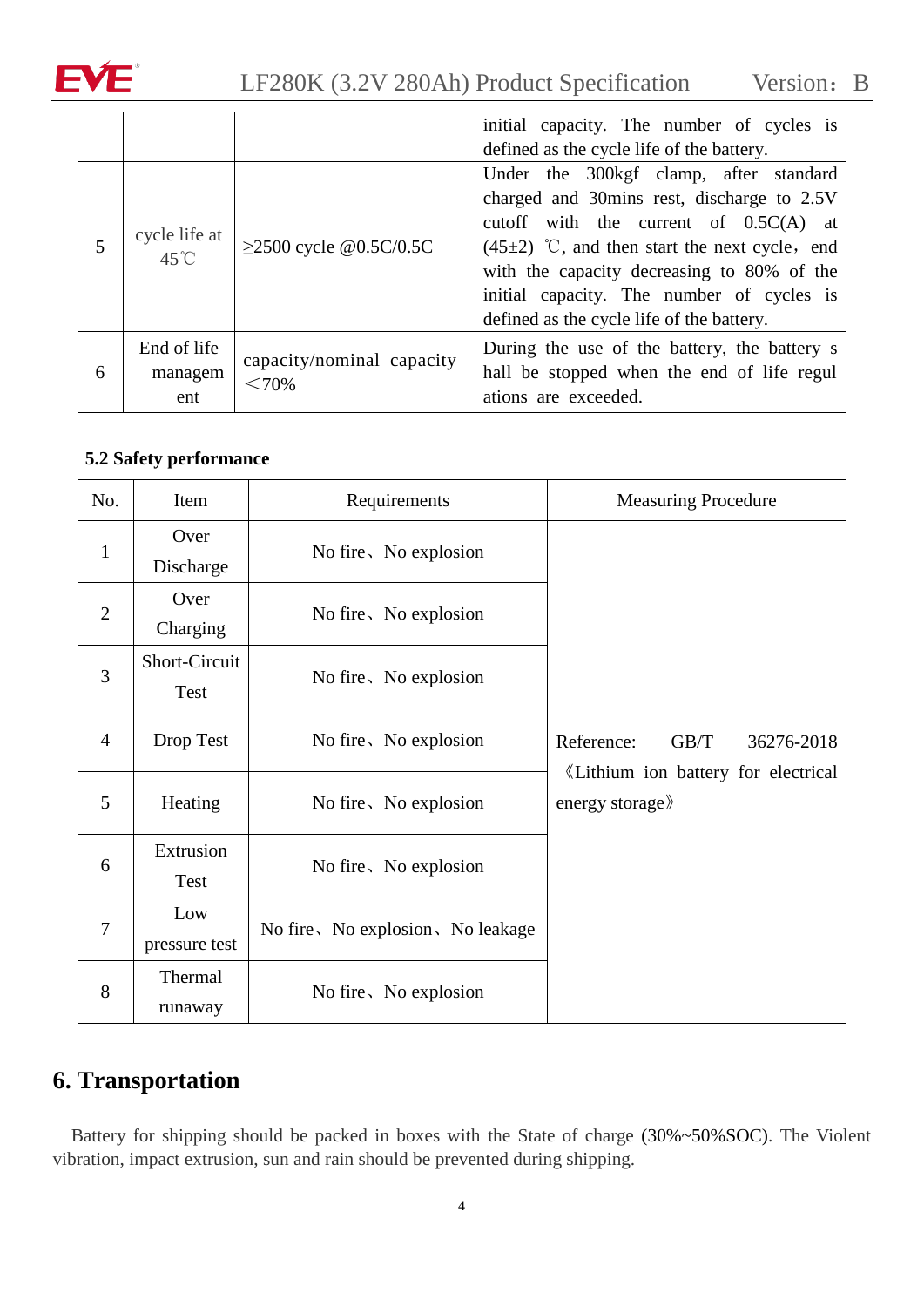

#### **7. Storage**

Batteries should be stored (more than 1 month) indoor with a dry and clean environment at 0 ℃~35 ℃. Avoiding contact with corrosive substances and staying away from fire and heat source. The battery should be charged and discharged every 6 months. The SOC for storage is between  $30\% \sim 50\%$ .

### **8. [Points for attention](http://www.baidu.com/link?url=gzbVKXLMu35qTSspSBhPWi9oYFVrnDtP-7RVgDSkpmJjEp6l2tgEzNwEOxGOomqAg7vTCJvByKh9bLEOpCTYrDMKAY0N0EGH1tvBZKBYjX0zaM56g-HVF2svZ-AKLsYd)**

- 1. When the battery is charged and discharged, the conditions for monitoring and protecting the battery voltage, current and temperature shall be ensured.
- 2. Please keep the battery away from the heat source, fire source and other corrosive environments such as heating, strong acid and strong alkali.
- 3. Do not short circuit the battery or install it with incorrect polarity at any time, otherwise it can cause serious damage to the battery and cause danger.
- 4. Do not mix batteries of different models or manufacturers.
- 5. Do not use external force to make the battery fall, impact or puncture. Do not disassemble the battery or change the external structure.
- 6. When the battery is not used for a long time, please keep the battery in the state of 30%-50% SOC, and avoid the environment of strong direct sunlight or high temperature and humidity.
- 7. When operating the battery, it is necessary to wear rubber gloves and other protective devices.
- 8. In case of leakage, smoke or damage of battery, please stop using immediately and contact our company for handling.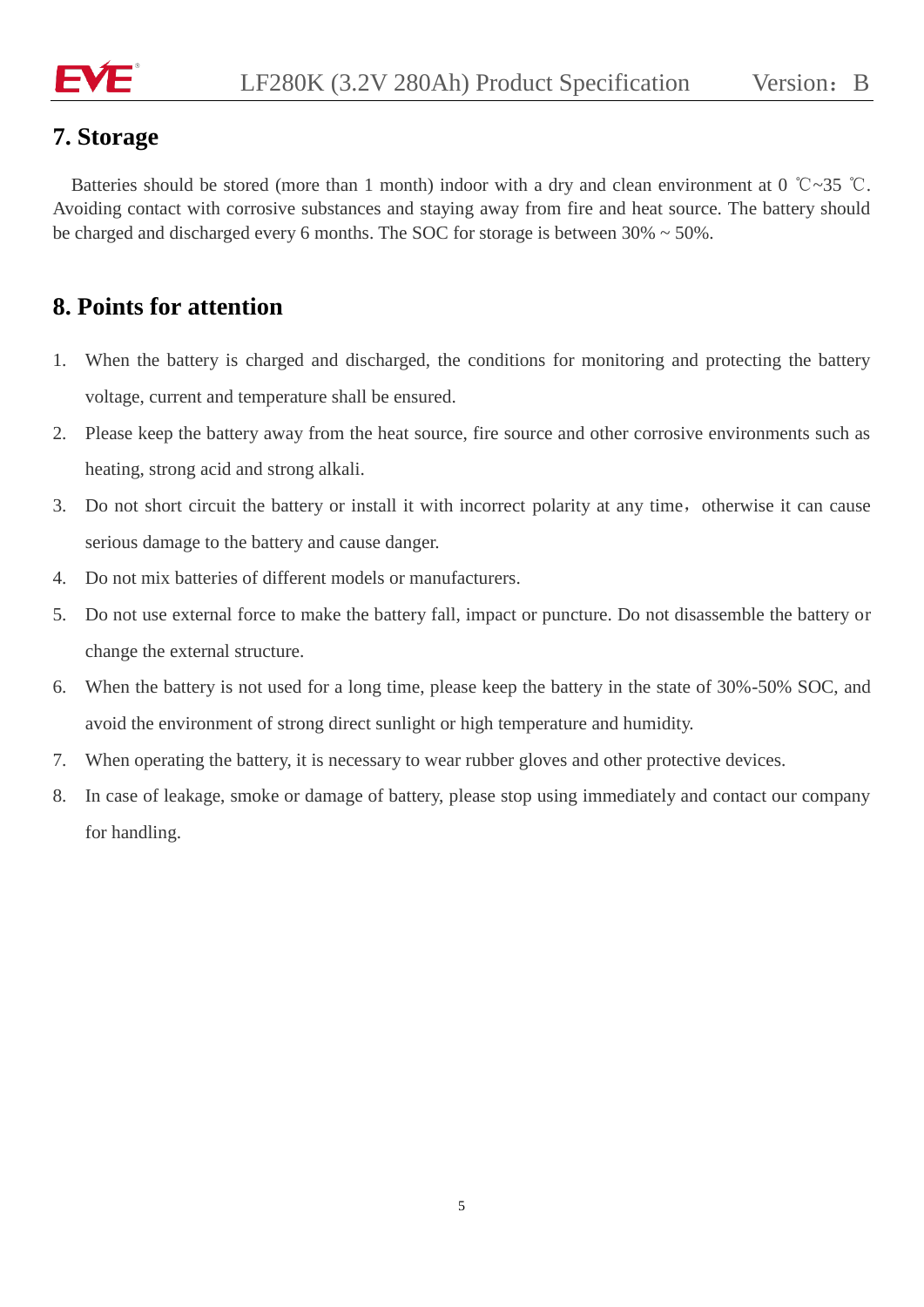

# **Appendix**Ⅰ:**Two-dimensional graphs of Battery**:



# **Appendix**Ⅱ**: Battery coding rules**:

| 896Wh<br>0<br>$\circ$<br>LF280K<br>0<br>G<br>G<br>04QCB76712700J | 0000001: No.18-24, serial number of the same model produced on the same day<br>A99: No.15-17, manufactore date, Septemper. 09,2020                                                        |
|------------------------------------------------------------------|-------------------------------------------------------------------------------------------------------------------------------------------------------------------------------------------|
|                                                                  | J: No.14, production address, J: Jingmen, H: Huizhou<br>712700: No.8-13, traceability code; 71/72: Q7 factory, production line 71/72, and so on; 27: the last<br>two number of task order |
|                                                                  | 76: No.6-7, code of cell specification, LF280K cell                                                                                                                                       |
|                                                                  | B: No.5, code of cell type, LiFePO,                                                                                                                                                       |
|                                                                  | C: No.4, code of production type, cell                                                                                                                                                    |
|                                                                  | 04Q: No.1-3, Vendorcode, EVE                                                                                                                                                              |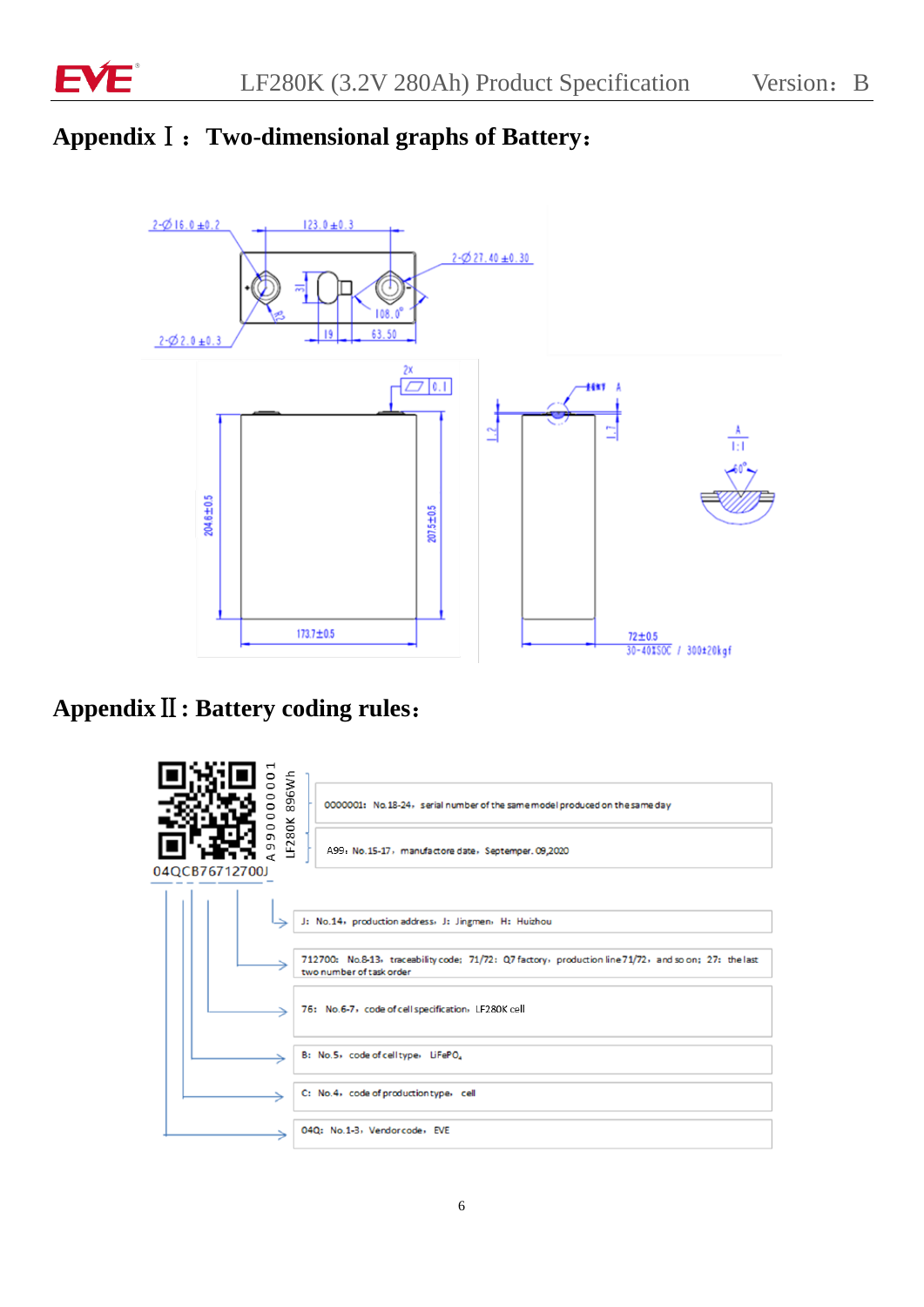

# **Appendix** Ⅲ:**photos of battery appearance**:



# **Appendix IV: battery packaging drawing**